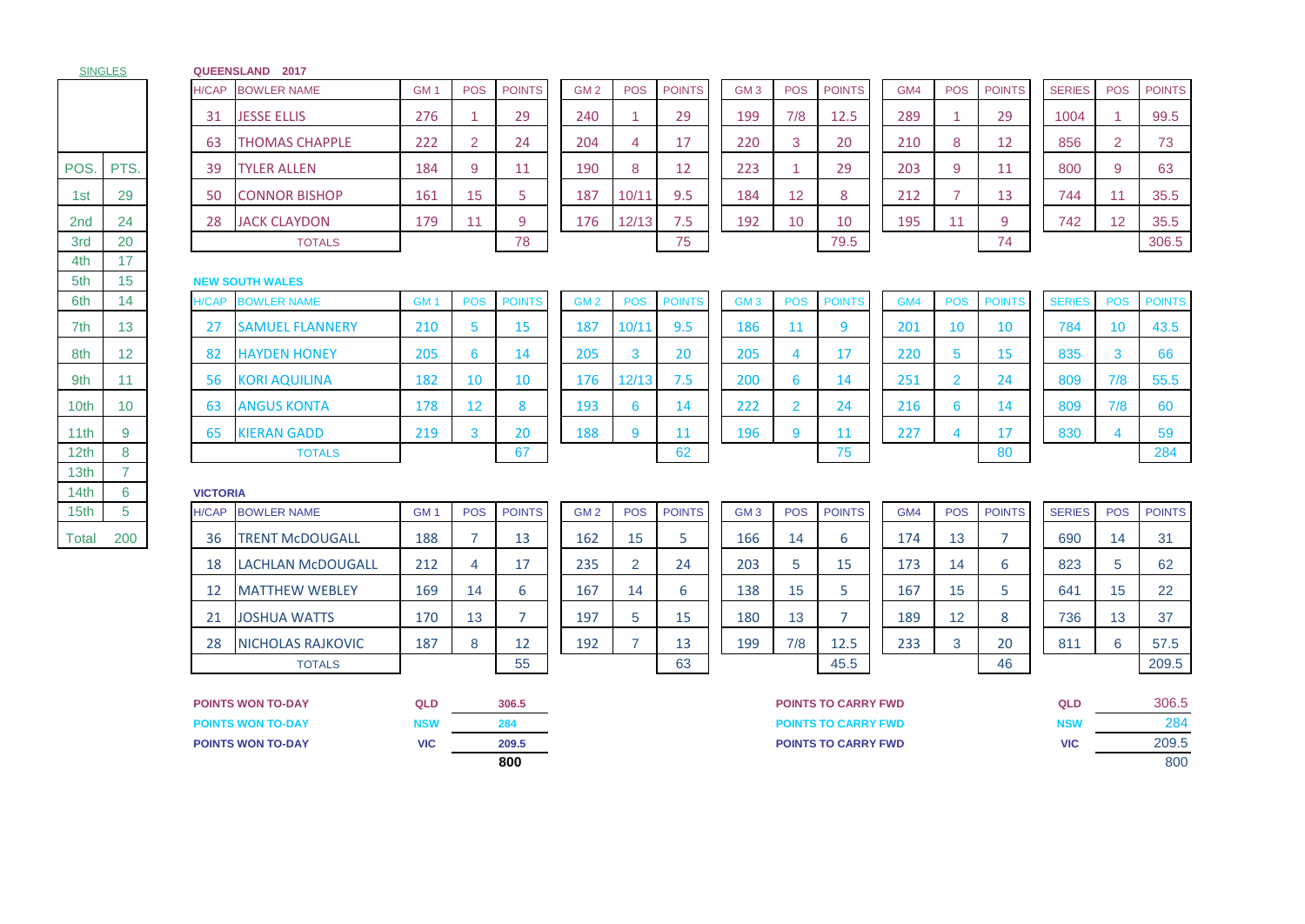**QUEENSLAND**

|                                             | <b>DOUBLES</b>                       |                               | H/CAP           | <b>BOWLER NAME</b>                           | GM <sub>1</sub> | <b>POS</b>               | <b>POINTS</b>                                                                     | GM <sub>2</sub> | <b>POS</b>     | <b>POINTS</b>                                         | GM <sub>3</sub> | <b>POS</b> | <b>POINTS</b> | GM4   | <b>POS</b>     | <b>POINTS</b> | <b>SERIES</b> | <b>OSITION</b>       | <b>POINTS</b> |
|---------------------------------------------|--------------------------------------|-------------------------------|-----------------|----------------------------------------------|-----------------|--------------------------|-----------------------------------------------------------------------------------|-----------------|----------------|-------------------------------------------------------|-----------------|------------|---------------|-------|----------------|---------------|---------------|----------------------|---------------|
| POS.                                        | PTS.                                 |                               | 31              | <b>JESSE ELLIS</b>                           | 174             |                          |                                                                                   | 207             |                |                                                       | 206             |            |               | 221   |                |               | 808           |                      |               |
| 1st                                         | 50                                   |                               | 63              | <b>THOMAS CHAPPLE</b>                        | 203             | 4                        | 30                                                                                | 195             | 3              | 34                                                    | 190             | 5          | 25            | 184   | 3              | 34            | 772           | 5                    | 123           |
| 2 <sub>nd</sub>                             | 40                                   |                               |                 | <b>TOTALS</b>                                | 377             |                          |                                                                                   | 402             |                |                                                       | 396             |            |               | 405   |                |               | 1580          |                      |               |
| 3rd                                         | 34                                   |                               |                 |                                              |                 |                          |                                                                                   |                 |                |                                                       |                 |            |               |       |                |               |               |                      |               |
| 4th                                         | 30                                   |                               | 39              | <b>TYLER ALLEN</b>                           | 265             |                          |                                                                                   | 215             |                |                                                       | 187             |            |               | 188   |                |               | 855           |                      |               |
| 5th                                         | 25                                   |                               | 50              | <b>CONNOR BISHOP</b>                         | 240             | $\blacktriangleleft$     | 50                                                                                | 184             | $\overline{4}$ | 30                                                    | 193             | 6          | 21            | 186   | 5              | 25            | 803           | $\blacktriangleleft$ | 126           |
| 6th                                         | 21                                   |                               |                 | <b>TOTALS</b>                                | 505             |                          |                                                                                   | 399             |                |                                                       | 380             |            |               | 374   |                |               | 1658          |                      |               |
| Total                                       | 200                                  |                               |                 | <b>STATE TOTALS</b>                          |                 |                          | 80                                                                                |                 |                | 64                                                    |                 |            | 46            |       |                | 59            |               |                      | 249           |
|                                             |                                      |                               |                 |                                              |                 |                          |                                                                                   |                 |                |                                                       |                 |            |               |       |                |               |               |                      |               |
| POS.                                        | <b>DOUBLES</b><br>PTS.               |                               | H/CAP           | <b>NEW SOUTH WALES</b><br><b>BOWLER NAME</b> | GM <sub>1</sub> | <b>POS</b>               | <b>POINTS</b>                                                                     | GM <sub>2</sub> | <b>POS</b>     | <b>POINTS</b>                                         | GM <sub>3</sub> | <b>POS</b> | <b>POINTS</b> | GM4   | <b>POS</b>     | <b>POINTS</b> | <b>SERIES</b> | <b>POS</b>           | <b>POINTS</b> |
| 1st                                         | 50                                   |                               | 82              | <b>HAYDEN HONEY</b>                          | 195             |                          |                                                                                   | 205             |                |                                                       | 201             |            |               | 192   |                |               | 793           |                      |               |
| 2 <sub>nd</sub>                             | 40                                   |                               | 65              | <b>KIERAN GADD</b>                           | 191             | 3                        | 34                                                                                | 250             | 1              | 50                                                    | 202             | 3          | 34            | 214   | $\overline{2}$ | 40            | 857           | $\overline{2}$       | 158           |
| 3rd                                         | 34                                   |                               |                 | <b>TOTAL</b>                                 | 386             |                          |                                                                                   | 455             |                |                                                       | 403             |            |               | 406   |                |               | 1650          |                      |               |
| 4th                                         | 30                                   |                               |                 |                                              |                 |                          |                                                                                   |                 |                |                                                       |                 |            |               |       |                |               |               |                      |               |
| 5th                                         | 25                                   |                               | 27              | <b>SAM FLANNERY</b>                          | 237             |                          |                                                                                   | 203             |                |                                                       | 231             |            |               | 208   |                |               | 879           |                      |               |
| 6th                                         | 21                                   |                               | 63              | <b>ANGUS KONTA</b>                           | 156             | $\overline{2}$           | 40                                                                                | 184             | 5              | 25                                                    | 167             | 4          | 30            | 202   | -1             | 50            | 709           | 4                    | 145           |
| Total                                       | 200                                  |                               |                 | <b>TOTALS</b>                                | 393             |                          |                                                                                   | 387             |                |                                                       | 398             |            |               | 410   |                |               | 1588          |                      |               |
|                                             |                                      |                               |                 | <b>STATE TOTALS</b>                          |                 |                          | 74                                                                                |                 |                | 75                                                    |                 |            | 64            |       |                | 90            |               |                      | 303           |
|                                             |                                      |                               |                 |                                              |                 |                          |                                                                                   |                 |                |                                                       |                 |            |               |       |                |               |               |                      |               |
|                                             | <b>DOUBLES</b>                       |                               | <b>VICTORIA</b> |                                              |                 |                          |                                                                                   |                 |                |                                                       |                 |            |               |       |                |               |               |                      |               |
| POS.                                        | PTS.                                 |                               | H/CAP           | <b>BOWLER NAME</b>                           | GM <sub>1</sub> | <b>POS</b>               | <b>POINTS</b>                                                                     | GM <sub>2</sub> | <b>POS</b>     | <b>POINTS</b>                                         | GM <sub>3</sub> | <b>POS</b> | <b>POINTS</b> | GM4   | <b>POS</b>     | <b>POINTS</b> | <b>SERIES</b> | <b>POS</b>           | <b>POINTS</b> |
| 1st                                         | 50                                   |                               | 18              | <b>LACHLAN McDOUGALL</b>                     | 195             |                          |                                                                                   | 251             |                |                                                       | 240             |            |               | 205   |                |               | 891           |                      |               |
| 2 <sub>nd</sub>                             | 40                                   |                               | 28              | <b>NICHOLAS RAJKOVIC</b>                     | 170             | 5                        | 25                                                                                | 169             | $\overline{2}$ | 40                                                    | 222             | 1          | 50            | 196   | 4              | 30            | 757           | 3                    | 145           |
| 3rd                                         | 34                                   |                               |                 | <b>TOTALS</b>                                | 365             |                          |                                                                                   | 420             |                |                                                       | 462             |            |               | 401   |                |               | 1648          |                      |               |
| 4th                                         | 30                                   |                               |                 |                                              |                 |                          |                                                                                   |                 |                |                                                       |                 |            |               |       |                |               |               |                      |               |
| 5th                                         | 25                                   |                               | 12              | <b>MATTHEW WEBLEY</b>                        | 160             |                          |                                                                                   | 169             |                |                                                       | 202             |            |               | 183   |                |               | 714           |                      |               |
| 6th                                         | 21                                   |                               | 21              | <b>JOSHUA WATTS</b>                          | 167             | 6                        | 21                                                                                | 179             | 6              | 21                                                    | 207             | 2          | 40            | 161   | 6              | 21            | 714           | 6                    | 103           |
| Total                                       | 200                                  |                               |                 | <b>TOTALS</b>                                | 327             |                          |                                                                                   | 348             |                |                                                       | 409             |            |               | 344   |                |               | 1428          |                      |               |
|                                             |                                      |                               |                 | <b>STATE TOTALS</b>                          |                 |                          | 46                                                                                |                 |                | 61                                                    |                 |            | 90            |       |                | 51            |               |                      | 248           |
|                                             | QLD<br><b>POINTS BROUGHT FORWARD</b> |                               |                 |                                              |                 | 306.5                    | QLD<br><b>POINTS WON TO-DAY</b><br>249<br><b>TOTAL POINTS TO CARRY FWD</b>        |                 |                |                                                       |                 |            |               |       | QLD            | 555.5         |               |                      |               |
| <b>NSW</b><br><b>POINTS BROUGHT FORWARD</b> |                                      |                               |                 | 284                                          |                 | <b>POINTS WON TO-DAY</b> |                                                                                   |                 |                | <b>NSW</b><br>303<br><b>TOTAL POINTS TO CARRY FWD</b> |                 |            |               |       | <b>NSW</b>     | 587           |               |                      |               |
|                                             |                                      | <b>POINTS BROUGHT FORWARD</b> |                 |                                              | <b>VIC</b>      | 209.5                    | <b>VIC</b><br>248<br><b>POINTS WON TO-DAY</b><br><b>TOTAL POINTS TO CARRY FWD</b> |                 |                |                                                       |                 |            | <b>VIC</b>    | 457.5 |                |               |               |                      |               |
|                                             |                                      |                               |                 |                                              |                 | 800                      |                                                                                   |                 |                |                                                       |                 | 800        |               |       |                |               |               |                      | 1600          |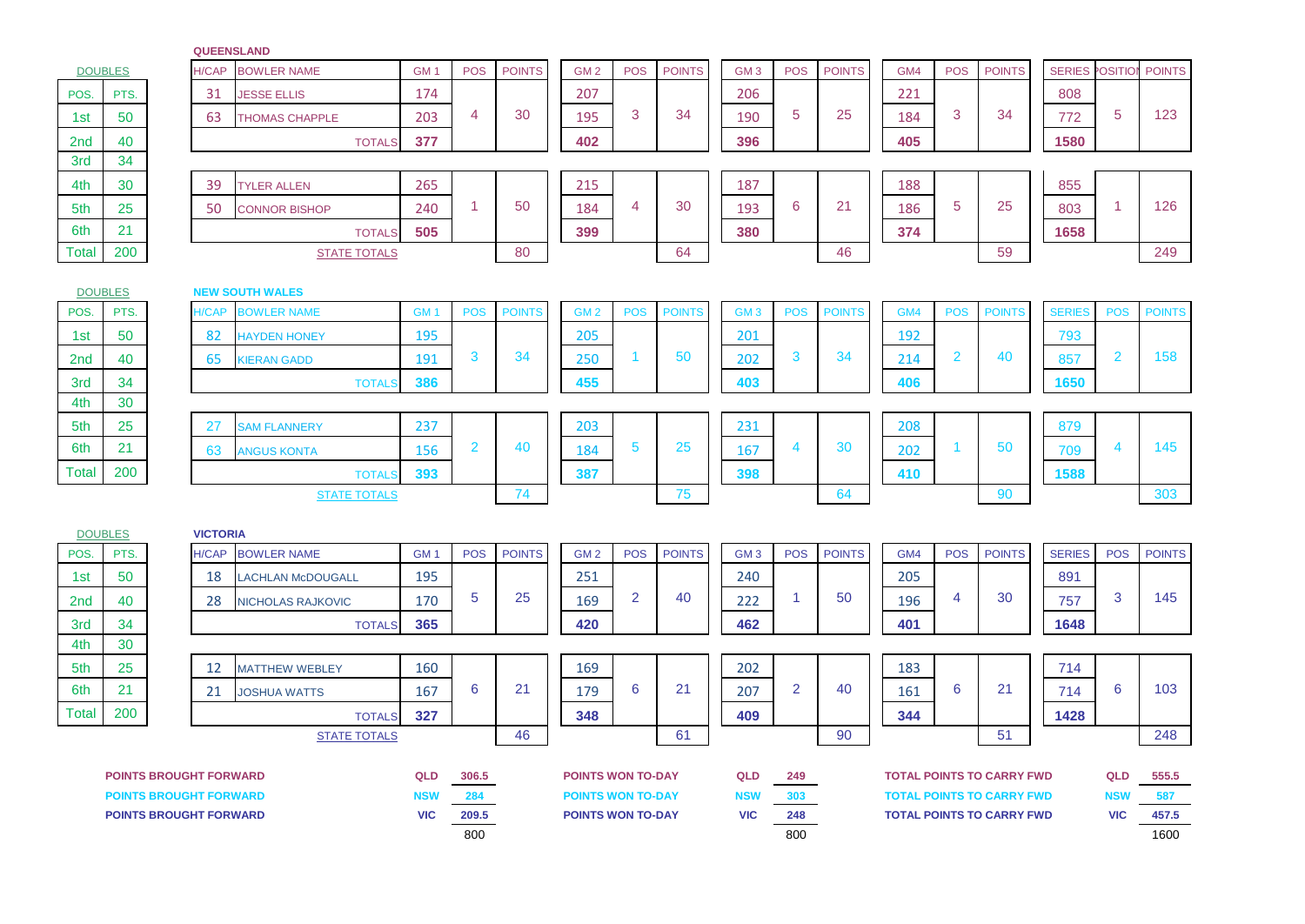**QUEENSLAND**

|                                                      | <b>H/CAP</b><br><b>BOWLER NAME</b>                             | GM <sub>1</sub> | <b>POS</b>        | <b>POINTS</b> | GM <sub>2</sub>                                                    | <b>POS</b>     | <b>POINTS</b>            | GM <sub>3</sub> | <b>POS</b>     | <b>POINTS</b> | GM4 | <b>POS</b> | <b>POINTS</b>                                                        | <b>SERIES</b> | <b>POS</b>        | <b>POINTS</b> |
|------------------------------------------------------|----------------------------------------------------------------|-----------------|-------------------|---------------|--------------------------------------------------------------------|----------------|--------------------------|-----------------|----------------|---------------|-----|------------|----------------------------------------------------------------------|---------------|-------------------|---------------|
| <b>TRIPLES</b>                                       | 31<br><b>JESSE ELLIS</b>                                       | 165             |                   |               | 206                                                                |                |                          | 181             |                |               | 219 |            |                                                                      | 771           |                   |               |
| PTS.<br>POS.                                         | 39<br><b>TYLER ALLEN</b>                                       | 191             | 5                 | 25            | 181                                                                | 3              | 34                       | 205             | 3              | 34            | 209 | 2          | 40                                                                   | 786           | 3                 | 133           |
| 50<br>1st                                            | 50<br><b>CONNOR BISHOP</b>                                     | 195             |                   |               | 182                                                                |                |                          | 200             |                |               | 182 |            |                                                                      | 759           |                   |               |
| 40<br>2 <sub>nd</sub>                                | <b>TOTALS</b>                                                  | 551             |                   |               | 569                                                                |                |                          | 586             |                |               | 610 |            |                                                                      | 2316          |                   |               |
| 34<br>3rd                                            | 63<br><b>THOMAS CHAPPLE</b>                                    | 217             |                   |               | 156                                                                |                |                          | 176             |                |               | 215 |            |                                                                      | 764           |                   |               |
| 30<br>4th                                            | 28<br><b>JACK CLAYDON</b>                                      | 177             | 3                 | 34            | 186                                                                | $\overline{4}$ | 30                       | 130             | 6              | 21            | 178 | 3          | 34                                                                   | 671           | 4                 | 119           |
| 25<br>5th                                            | <b>VACANCY</b>                                                 | 195             |                   |               | 195                                                                |                |                          | 195             |                |               | 195 |            |                                                                      | 780           |                   |               |
| 21<br>6th                                            | <b>TOTALS</b>                                                  | 589             |                   |               | 537                                                                |                |                          | 501             |                |               | 588 |            |                                                                      | 2215          |                   |               |
| 200<br>Total                                         | <b>STATE TOTALS</b>                                            |                 |                   | 59            |                                                                    |                | 64                       |                 |                | 55            |     |            | 74                                                                   |               |                   | 252           |
|                                                      | <b>NEW SOUTH WALES</b>                                         |                 |                   |               |                                                                    |                |                          |                 |                |               |     |            |                                                                      |               |                   |               |
|                                                      | <b>I/CAP</b><br><b>BOWLER NAME</b>                             | GM <sub>1</sub> | <b>POS</b>        | <b>POINTS</b> | GM <sub>2</sub>                                                    | <b>POS</b>     | <b>POINTS</b>            | GM <sub>3</sub> | <b>POS</b>     | <b>POINTS</b> | GM4 | <b>POS</b> | <b>POINTS</b>                                                        | <b>SERIES</b> | <b>POS</b>        | <b>POINTS</b> |
| <b>TRIPLES</b>                                       | 27<br><b>SAM FLANNERY</b>                                      | 145             |                   |               | 27                                                                 |                |                          | 209             |                |               | 186 |            |                                                                      | 567           |                   |               |
| POS.<br>PTS.                                         | 82<br><b>HAYDEN HONEY</b>                                      | 239             | 4                 | 30            | 205                                                                | 6              | 21                       | 207             | -1             | 50            | 190 | 5          | 25                                                                   | 841           | 5                 | 126           |
| 50<br>1st                                            | 63<br><b>ANGUS KONTA</b>                                       | 201             |                   |               | 165                                                                |                |                          | 193             |                |               | 206 |            |                                                                      | 765           |                   |               |
| 40<br>2 <sub>nd</sub>                                | <b>TOTAL</b>                                                   | 585             |                   |               | 397                                                                |                |                          | 609             |                |               | 582 |            |                                                                      | 2173          |                   |               |
| 34<br>3rd                                            | 56<br><b>KORI AQUILINA</b>                                     | 187             |                   |               | 190                                                                |                |                          | 175             |                |               | 213 |            |                                                                      | 765           |                   |               |
| 30<br>4th                                            | 65<br><b>KIERAN GADD</b>                                       | 238             | 1                 | 50            | 297                                                                | $\mathbf{1}$   | 50                       | 222             | $\overline{2}$ | 40            | 213 | -1         | 50                                                                   | 970           |                   | 190           |
| 25<br>5th                                            | <b>VACANCY</b>                                                 | 195             |                   |               | 195                                                                |                |                          | 195             |                |               | 195 |            |                                                                      | 780           |                   |               |
| 21<br>6th                                            | <b>TOTAL</b>                                                   | 620             |                   |               | 682                                                                |                |                          | 592             |                |               | 621 |            |                                                                      | 2515          |                   |               |
| 200<br>Total                                         | <b>STATE TOTALS</b>                                            |                 |                   | 80            |                                                                    |                | 71                       |                 |                | 90            |     |            | 75                                                                   |               |                   | 316           |
|                                                      | <b>VICTORIA</b>                                                |                 |                   |               |                                                                    |                |                          |                 |                |               |     |            |                                                                      |               |                   |               |
|                                                      | <b>H/CAP</b><br><b>BOWLER NAME</b>                             | GM <sub>1</sub> | <b>POS</b>        | <b>POINTS</b> | GM <sub>2</sub>                                                    | <b>POS</b>     | <b>POINTS</b>            | GM <sub>3</sub> | <b>POS</b>     | <b>POINTS</b> | GM4 | <b>POS</b> | <b>POINTS</b>                                                        | <b>SERIES</b> | <b>POS</b>        | <b>POINTS</b> |
| <b>TRIPLES</b>                                       | 18<br><b>LACHLAN McDOUGALL</b>                                 | 217             |                   |               | 217                                                                |                |                          | 176             |                |               | 196 |            |                                                                      | 806           |                   |               |
| POS.<br>PTS.                                         | 28<br>NICHOLAS RAJKOVIC                                        | 197             | 2                 | 40            | 224                                                                | 2              | 40                       | 208             | 4              | 30            | 194 | 4          | 30                                                                   | 823           | 2                 | 140           |
| 50<br>1st                                            | <b>VACANCY</b>                                                 | 195             |                   |               | 195                                                                |                |                          | 195             |                |               | 195 |            |                                                                      | 780           |                   |               |
| 40<br>2nd                                            | <b>TOTALS</b>                                                  | 609             |                   |               | 636                                                                |                |                          | 579             |                |               | 585 |            |                                                                      | 2409          |                   |               |
| 34<br>3rd                                            | 36<br><b>TRENT McDOUGALL</b>                                   | 174             |                   |               | 159                                                                |                |                          | 209             |                |               | 165 |            |                                                                      | 707           |                   |               |
| 30<br>4th                                            | 12<br><b>MATTHEW WEBLEY</b>                                    | 165             | 6                 | 21            | 182                                                                | 5              | 25                       | 145             | 5              | 25            | 183 | 6          | 21                                                                   | 675           | 6                 | 92            |
| 25<br>5th                                            | 21<br><b>JOSHUA WATTS</b>                                      | 194             |                   |               | 158                                                                |                |                          | 194             |                |               | 199 |            |                                                                      | 745           |                   |               |
| 21<br>6th                                            | <b>TOTALS</b>                                                  | 533             |                   |               | 499                                                                |                |                          | 548             |                |               | 547 |            |                                                                      | 2127          |                   |               |
| 200<br>Total                                         | <b>STATE TOTALS</b>                                            |                 |                   | 61            |                                                                    |                | 65                       |                 |                | 55            |     |            | 51                                                                   |               |                   | 232           |
|                                                      |                                                                |                 |                   |               |                                                                    |                |                          |                 | QLD            |               |     |            |                                                                      |               |                   |               |
|                                                      | <b>POINTS BROUGHT FORWARD</b><br><b>POINTS BROUGHT FORWARD</b> |                 | QLD<br><b>NSW</b> | 555.5<br>587  | <b>POINTS WON TO-DAY</b><br><b>NSW</b><br><b>POINTS WON TO-DAY</b> |                |                          |                 |                | 252<br>316    |     |            | <b>TOTAL POINTS TO CARRY FWD</b><br><b>TOTAL POINTS TO CARRY FWD</b> |               | QLD<br><b>NSW</b> | 807.5<br>903  |
| 457.5<br><b>POINTS BROUGHT FORWARD</b><br><b>VIC</b> |                                                                |                 |                   |               |                                                                    |                | <b>POINTS WON TO-DAY</b> |                 | <b>VIC</b>     | 232           |     |            | <b>TOTAL POINTS TO CARRY FWD</b>                                     |               | <b>VIC</b>        | 689.5         |
|                                                      |                                                                |                 |                   |               | 1600<br>800                                                        |                |                          |                 |                |               |     | 2400       |                                                                      |               |                   |               |

| 1st<br>50<br>2nd<br>40 | PIS |
|------------------------|-----|
|                        |     |
|                        |     |
| 3rd<br>34              |     |
| 4th<br>30              |     |
| 5th<br>25              |     |
| 21<br>6th              |     |
| Total                  | 200 |

|       | <b>TRIPLES</b> |
|-------|----------------|
| POS.  | PTS            |
| 1st   | 50             |
| 2nd   | 40             |
| 3rd   | 34             |
| 4th   | 30             |
| 5th   | 25             |
| 6th   | 21             |
| Total | 200            |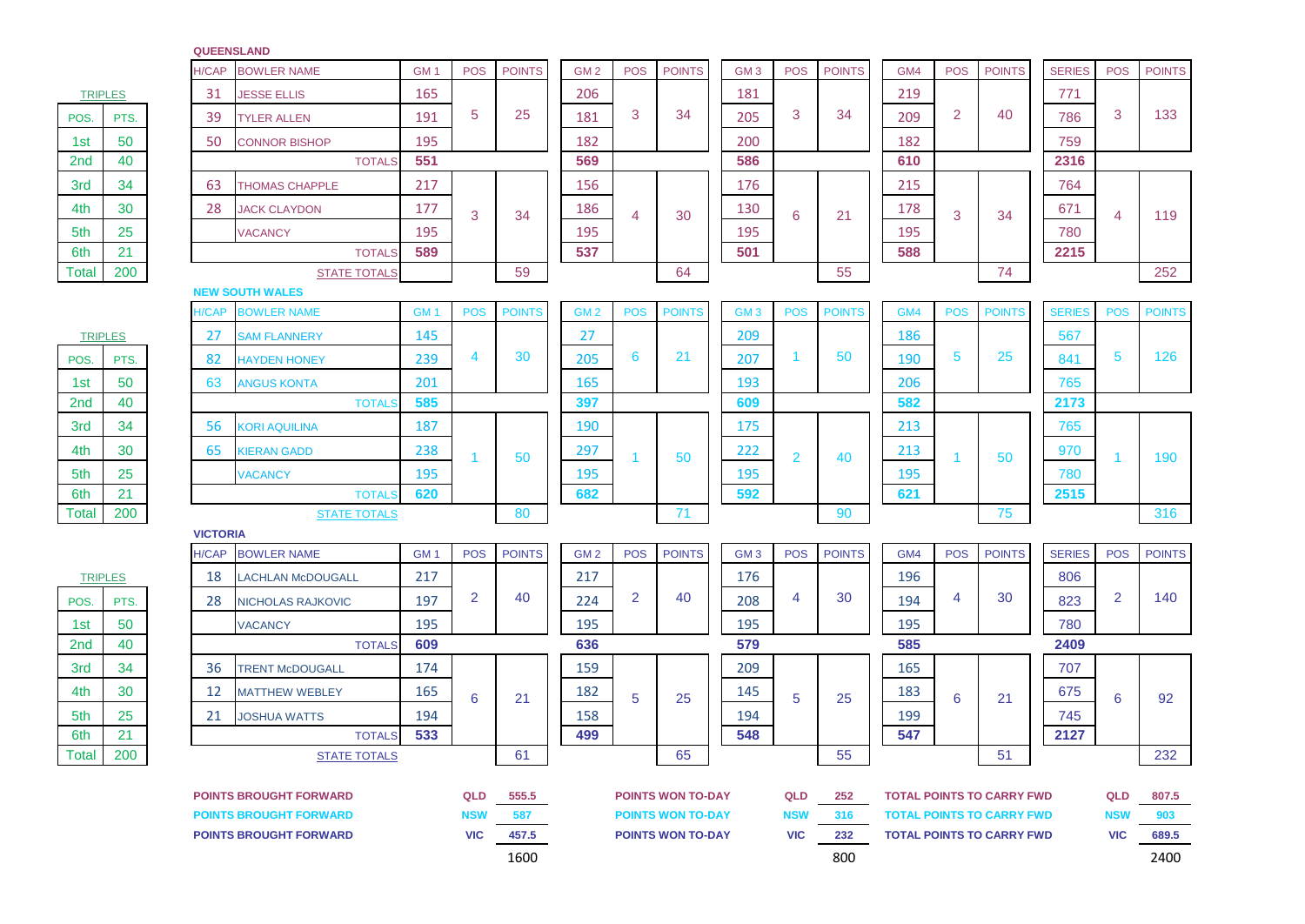**QUEENSLAND**

|                 |              | H/CAP | <b>BOWLER NAME</b>    | GM <sub>1</sub> | <b>POS</b> | <b>POINTS</b> | GM <sub>2</sub> | <b>POS</b> | <b>POINTS</b> | GM <sub>3</sub> | <b>POS</b> | <b>POINTS</b> | GM4 | POS | <b>POINTS</b> | <b>SERIES</b> | <b>POS</b> | <b>POINTS</b> |
|-----------------|--------------|-------|-----------------------|-----------------|------------|---------------|-----------------|------------|---------------|-----------------|------------|---------------|-----|-----|---------------|---------------|------------|---------------|
|                 | <b>TEAMS</b> |       | <b>JESSE ELLIS</b>    | 170             |            |               | 175             |            |               |                 |            |               | 216 |     |               | 561           |            |               |
| POS.            | PTS.         | 63    | <b>THOMAS CHAPPLE</b> | 216             |            |               | 179             |            |               | 188             |            |               | 174 |     |               | 757           |            |               |
| 1st             | 90           | 39    | <b>TYLER ALLEN</b>    | 187             |            | 64            | 175             | ົ          | 64            | 182             |            | 64            |     |     | 46            | 544           | 2          | 238           |
| 2 <sub>nd</sub> | 64           | 50    | <b>CONNOR BISHOP</b>  |                 |            |               |                 |            |               | 179             |            |               | 242 |     |               | 421           |            |               |
| 3rd             | 46           | 28    | <b>JACK CLAYDON</b>   | 181             |            |               | 201             |            |               | 219             |            |               | 138 |     |               | 739           |            |               |
| Total           | 200          |       | <b>TOTALS</b>         | 754             |            | 64            | 730             |            | 64            | 768             |            | 64            | 770 |     | 46            | 3022          |            | 238           |

## **NEW SOUTH WALES**

Total 200

Total 200

Total 200

|                 |      |              | 11.11.000111.000111    |                 |            |               |                 |            |               |                 |            |               |     |            |               |               |     |               |
|-----------------|------|--------------|------------------------|-----------------|------------|---------------|-----------------|------------|---------------|-----------------|------------|---------------|-----|------------|---------------|---------------|-----|---------------|
| <b>TEAMS</b>    |      | <b>H/CAP</b> | <b>BOWLER NAME</b>     | GM <sub>1</sub> | <b>POS</b> | <b>POINTS</b> | GM <sub>2</sub> | <b>POS</b> | <b>POINTS</b> | GM <sub>3</sub> | <b>POS</b> | <b>POINTS</b> | GM4 | <b>POS</b> | <b>POINTS</b> | <b>SERIES</b> | POS | <b>POINTS</b> |
| POS.            | PTS. |              | <b>SAMUEL FLANNERY</b> | 139             |            |               |                 |            |               | 205             |            |               | 215 |            |               | 559           |     |               |
| 1st             | 90   | 82           | <b>HAYDEN HONEY</b>    | 209             |            |               | 187             |            |               | 173             |            |               |     |            |               | 569           |     |               |
| 2 <sub>nd</sub> | 64   | 56           | <b>KORI AQUILINA</b>   | 187             |            | 46            | 176             |            | ັບ            |                 |            | 90            | 175 |            | 90            | 538           |     | 316           |
| 3rd             | 46   | -63          | <b>ANGUS KONTA</b>     |                 |            |               | 219             |            |               | 206             |            |               | 203 |            |               | 628           |     |               |
| <b>Total</b>    | 200  | -65          | <b>KIERAN GADD</b>     | 193             |            |               | 202             |            |               | 185             |            |               | 268 |            |               | 848           |     |               |
|                 |      |              | <b>TOTALS</b>          | 728             |            | 46            | 784             |            |               | 769             |            | $\alpha$      | 861 |            | 90            | 3142          |     | 316           |

|                 |      |              | <b>VICTORIA</b>    |                          |            |               |                 |            |               |                 |            |               |     |            |               |               |            |               |     |
|-----------------|------|--------------|--------------------|--------------------------|------------|---------------|-----------------|------------|---------------|-----------------|------------|---------------|-----|------------|---------------|---------------|------------|---------------|-----|
| <b>TEAMS</b>    |      | <b>H/CAP</b> | <b>BOWLER NAME</b> | GM <sup>-</sup>          | <b>POS</b> | <b>POINTS</b> | GM <sub>2</sub> | <b>POS</b> | <b>POINTS</b> | GM <sub>3</sub> | <b>POS</b> | <b>POINTS</b> | GM4 | <b>POS</b> | <b>POINTS</b> | <b>SERIES</b> | <b>POS</b> | <b>POINTS</b> |     |
| POS.            | PTS. |              | 36                 | <b>TRENT McDOUGALL</b>   | 204        |               |                 | 176        |               |                 | 151        |               |     |            |               |               | 531        |               |     |
| 1st             | 90   |              | 18                 | <b>LACHLAN McDOUGALL</b> | 229        |               |                 | 176        |               |                 |            |               |     | 201        |               |               | 606        |               |     |
| 2 <sub>nd</sub> | 64   |              |                    | <b>MATTHEW WEBLEY</b>    | 158        |               | 90              |            |               | 46              | 203        | 3             | 46  | 166        |               | 64            | 527        |               | 246 |
| 3rd             | 46   |              |                    | <b>JOSHUA WATTS</b>      | 171        |               |                 | 186        |               |                 | 189        |               |     | 209        |               |               | 755        |               |     |
| Total           | 200  |              | 28                 | <b>NICHOLAS RAJKOVIC</b> |            |               |                 | 173        |               |                 | 186        |               |     | 210        |               |               | 569        |               |     |
|                 |      |              |                    | <b>TOTALS</b>            | 762        |               | 90              | 71'        |               | 46              | 729        |               | 46  | 786        |               | 64            | 2988       |               | 246 |

| <b>POINTS BROUGHT FORWARD</b> | <b>QLD</b><br>807.5 | <b>POINTS WON TO-DAY</b> | 238<br>QLD        | <b>TOTAL POINTS</b> | QLD        | 1045.5 |
|-------------------------------|---------------------|--------------------------|-------------------|---------------------|------------|--------|
| <b>POINTS BROUGHT FORWARD</b> | NSW<br>903          | <b>POINTS WON TO-DAY</b> | 316<br>NSW        | <b>TOTAL POINTS</b> | NSW        | 1219   |
| <b>POINTS BROUGHT FORWARD</b> | <b>VIC</b><br>689.5 | <b>POINTS WON TO-DAY</b> | 246<br><b>VIC</b> | <b>TOTAL POINTS</b> | <b>VIC</b> | 935.5  |
|                               | 2400                |                          | 800               |                     |            | 3200   |